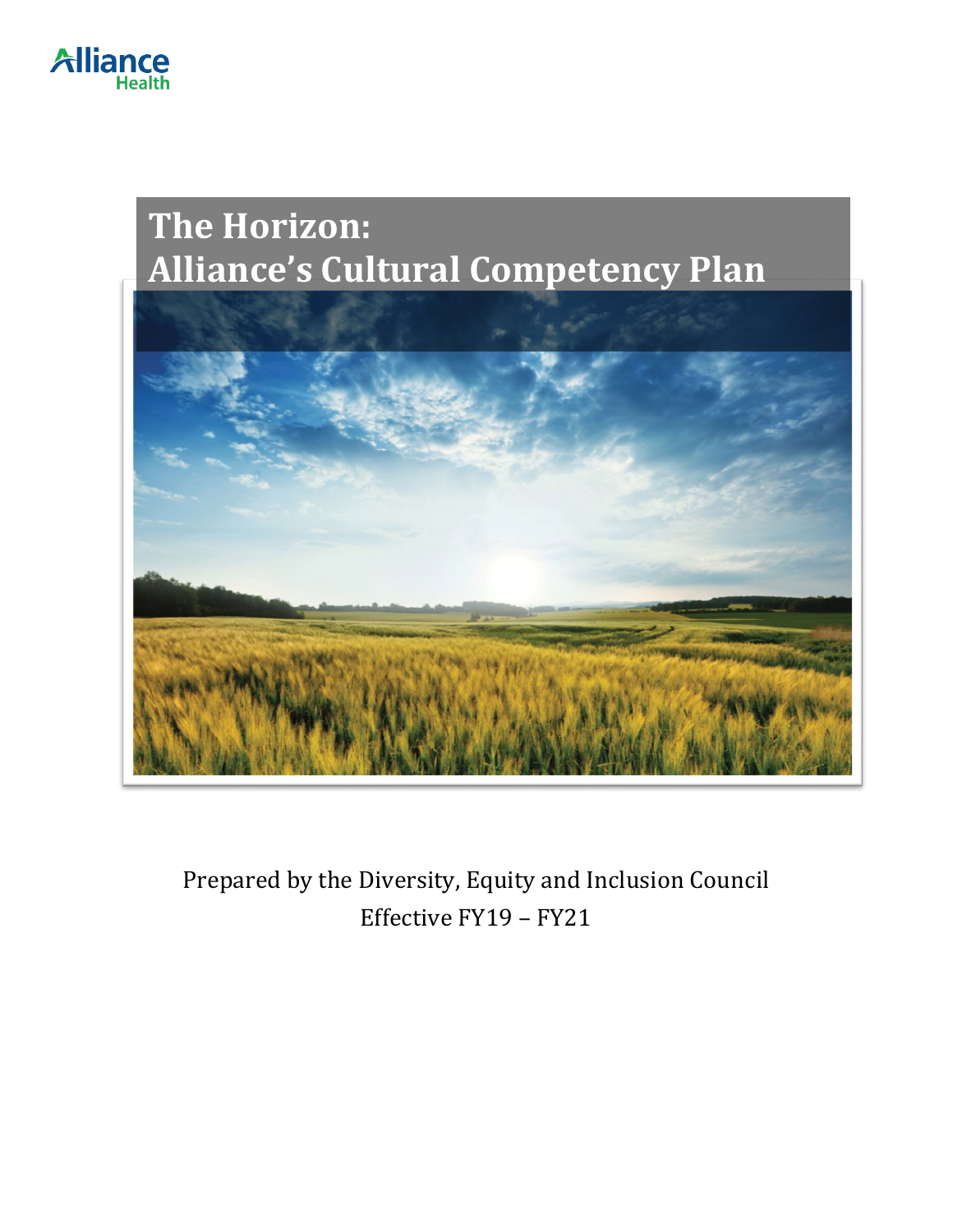#### Why is this important?

The increasing diversity of the nation brings opportunities and challenges for health care providers, health care systems, and policy makers to create and deliver culturally competent services. Cultural competence is defined as the ability of providers and organizations to effectively deliver health care services that meet the social, cultural, and linguistic needs of patients. A culturally competent health care system can help improve health outcomes and quality of care, and can contribute to the elimination of racial and ethnic health disparities. Examples of strategies to move the health care system towards these goals include providing relevant training on cultural competence and cross-cultural issues to health professionals and creating policies that reduce administrative and linguistic barriers to patient care.

The Department of Health and Human Services has provided important guidance on how to ensure culturally and linguistically appropriate health care services. To learn more, [visit their webpage.](https://minorityhealth.hhs.gov/omh/browse.aspx?lvl=2&lvlid=34)

### Cultural Competency at Alliance

In 2011, the Division of Mental Health, Developmental Disabilities and Substance Abuse Services and the Division of Medical Assistance, under the authority of the North Carolina Department of Health and Human Services, approved Alliance's application to become a managed care organization.

On February 1, 2013, Alliance began the local operation of a 1915 (b)/(c) Medicaid Waiver site for Durham, Wake, Cumberland, and Johnston Counties, which requires cultural competency standards in delivering publicly funded mental health, intellectual/developmental disabilities and substance abuse services.

In compliance with this requirement, Alliance has established an internal committee of employees (i.e. the Diversity, Equity and Inclusion Council) to oversee the development and assessment of a Cultural Competency Plan that integrates diversity, equity and inclusion practices into existing organizational processes. The committee created a 3-year cultural competency plan that expires in June of 2018. This document is the revision and revamping of Alliance's cultural competency plan that will be in effect through June 2021.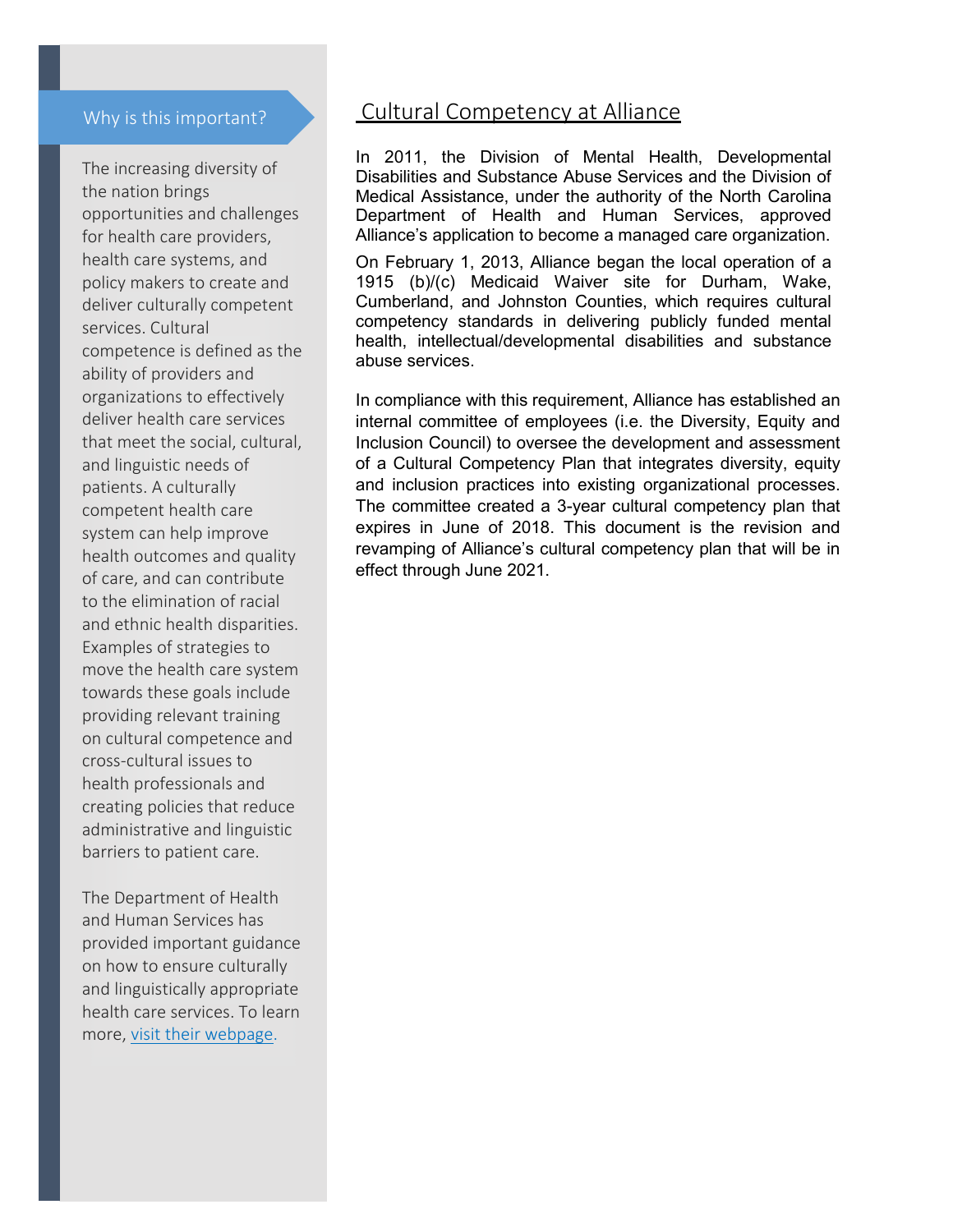## **Allian** Alliance's Cultural Framework

The purpose of the Diversity, Equity and Inclusion Council is to ensure a respectful and supportive workplace that attracts and retains a talented workforce representative of the communities we serve. Our efforts are focused on providing education, resources and advocacy in the following areas:

**Diversity:** We will foster an environment where employees value individual (e.g. personality, learning styles, life experiences) and group differences (e.g. race/ethnicity, class, gender, sexual orientation, country of origin, and ability as well as cultural, political, religious or other affiliations).

**Equity:** We are focused on the fairness in treatment, access, opportunities, advancement, identification and elimination of barriers for under-represented and marginalized groups.

#### **Inclusion:** We will actively and



intentionally engage employees in ways that increase awareness, content knowledge, and emphatic understanding of the complex ways individuals interact.

**Competence:** We are dedicated to ensuring employees, providers and the community possess the knowledge-based skills necessary to provide an inclusive culture.

**Commitment:** We are committed to do what is needed to transform the organizational climate into a vision of complete cohesiveness.

### Alliance's Cultural Competency Goals

Alliance's Cultural Competency Plan is intended to guide the organization in promoting cultural competency within the organization and throughout the provider network. Our priorities include:

- Achieving quality improvement and innovation on our diversity tactics
- Promoting an ideal organizational culture
- Providing opportunities for leadership engagement and visibility
- Reinforcing Alliance's zero tolerance policy for discriminatory behaviors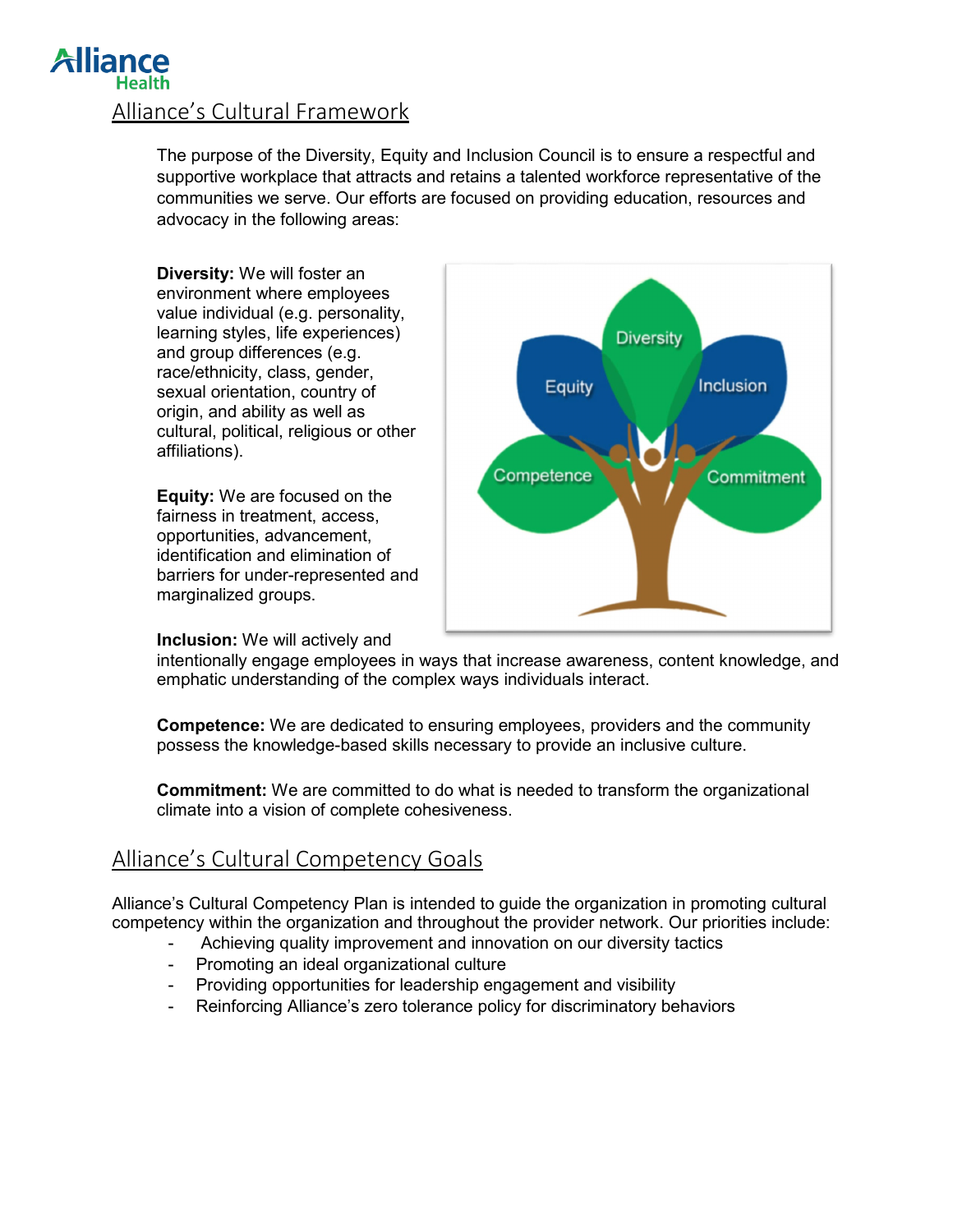# **Alliance**

| <b>Goals</b>                                                                                                                                                              | <b>Tactics</b>                                                                                                                                                                                                                                                                                                                                                                                                                                                                                                                             | Owner                         | <b>Timing</b>          |
|---------------------------------------------------------------------------------------------------------------------------------------------------------------------------|--------------------------------------------------------------------------------------------------------------------------------------------------------------------------------------------------------------------------------------------------------------------------------------------------------------------------------------------------------------------------------------------------------------------------------------------------------------------------------------------------------------------------------------------|-------------------------------|------------------------|
| <b>To ensure</b><br><b>Alliance</b><br>establishes and<br>monitors<br>culturally<br>competent<br>organizational<br>processes,<br><b>infrastructures</b><br>and practices. | Recognize holidays from various cultures - employees can switch<br>out for personal choice                                                                                                                                                                                                                                                                                                                                                                                                                                                 | <b>DEIC</b>                   | $FY19-$<br><b>FY21</b> |
|                                                                                                                                                                           | Ensure ongoing translation of written and electronic<br>documentation; Include diverse audiences in public relations<br>campaigns.                                                                                                                                                                                                                                                                                                                                                                                                         | Communications                |                        |
|                                                                                                                                                                           | Include cultural competency principles into community events                                                                                                                                                                                                                                                                                                                                                                                                                                                                               | Community<br>Relations        | Ongoing                |
|                                                                                                                                                                           | APAC will develop cultural competency guidelines for provider<br>network                                                                                                                                                                                                                                                                                                                                                                                                                                                                   | <b>Network</b><br>Development |                        |
|                                                                                                                                                                           | Ensure recruitment processes support fair hiring, retention and<br>promotion practices How to address ongoing gaps in diversity<br>particularly at the top. How to measure this, who is accountable<br>and what is plan to remedy gaps.                                                                                                                                                                                                                                                                                                    | <b>HR</b>                     |                        |
| To provide<br>relevant, timely<br>training on<br>diversity topics.                                                                                                        | Ensure training for Alliance employees on diversity-related topics,<br>using diverse examples, including:<br>Different religious groups<br>$\qquad \qquad -$<br>Culture<br>$\overline{\phantom{a}}$<br>Race matters; racial equity<br>$\overline{\phantom{a}}$<br>Understanding gender expression and identity<br>$\overline{\phantom{a}}$<br>Inclusion and creating welcoming, inclusive environments<br>$\overline{\phantom{a}}$<br>Unconscious bias/Implicit bias<br>$\overline{\phantom{a}}$<br>Ageism<br>$\qquad \qquad -$<br>Ableism | <b>ODL</b>                    | $FY19-$<br><b>FY21</b> |
|                                                                                                                                                                           | Create a Lunch and Learn on the following:<br>Walk in my shoes (hearing stories about stereotypes and<br>$\blacksquare$<br>ethnicities)<br>Women's healthcare awareness, i.e. mammograms, heart<br>$\qquad \qquad \blacksquare$<br>disease and breast cancer<br>Different religious holidays and celebrations                                                                                                                                                                                                                              | <b>DEIC</b>                   | $FY19-$<br><b>FY21</b> |
|                                                                                                                                                                           | Ensure annual Diversity training for all Alliance staff                                                                                                                                                                                                                                                                                                                                                                                                                                                                                    | ODL                           | $FY19-$<br><b>FY21</b> |
|                                                                                                                                                                           | Ensure biennial cultural competency training for providers in<br>partnership with Recovery University                                                                                                                                                                                                                                                                                                                                                                                                                                      | ODL                           | $FY19-$<br><b>FY21</b> |
| To develop an<br>organizational<br>culture where<br>diversity,<br>equity, and<br>inclusion is<br>understood,<br>valued, and<br>demonstrated.                              | Sponsor employee affinity groups                                                                                                                                                                                                                                                                                                                                                                                                                                                                                                           | <b>DEIC</b>                   | $FY19-$<br><b>FY21</b> |
|                                                                                                                                                                           | Sponsor employee activities, including but not limited to:<br>Obstacle "awareness" course, i.e. Black at Work<br>Create quarterly newsletter<br>$\qquad \qquad \blacksquare$<br>Create video: Why I'm here. What I've done.<br>Host intercultural potluck/cultural heritage day and food festival<br>with music and dress<br>Create a multicultural display, quiz and parade<br>Create incentives to show up and participate in events                                                                                                     | <b>DEIC</b>                   | $FY19-$<br><b>FY21</b> |
|                                                                                                                                                                           | Partner with HR on diversity-related metrics and plans to improve<br>engagement                                                                                                                                                                                                                                                                                                                                                                                                                                                            | <b>HR/DEIC</b>                | FY19-FY21              |